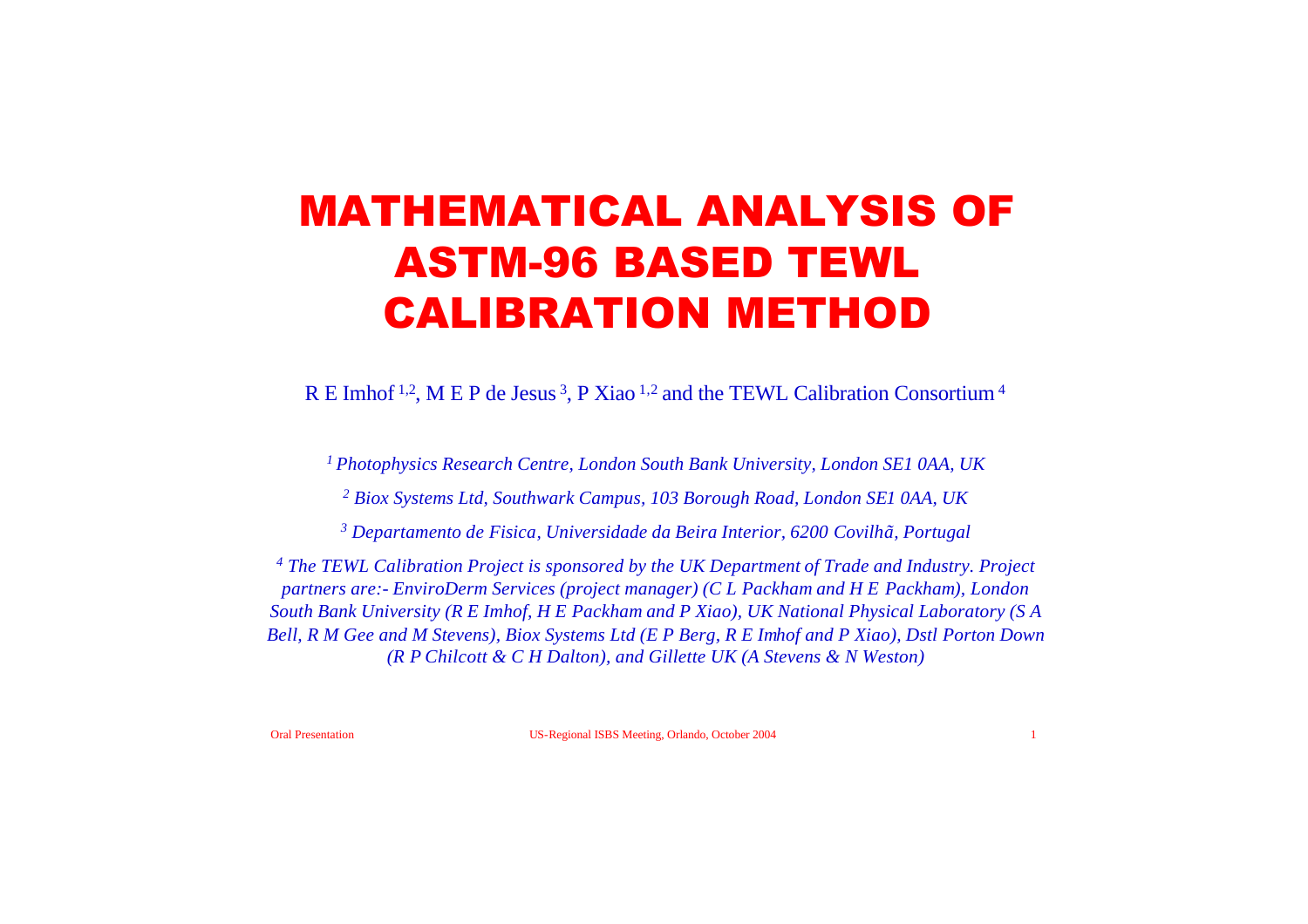# Presentation Outline

Water Vapour Flux Calibration Methods Overview ASTM-96 Summary Membrane TEWL Calibration Examples Model Components Model Results 1: Constant Water Evaporation Device Model Results 2: TEWL Calibration Method 1 (Exposed Membrane) Model Results 3: TEWL Calibration Method 2 (Covered Membrane) **Conclusions** Acknowledgements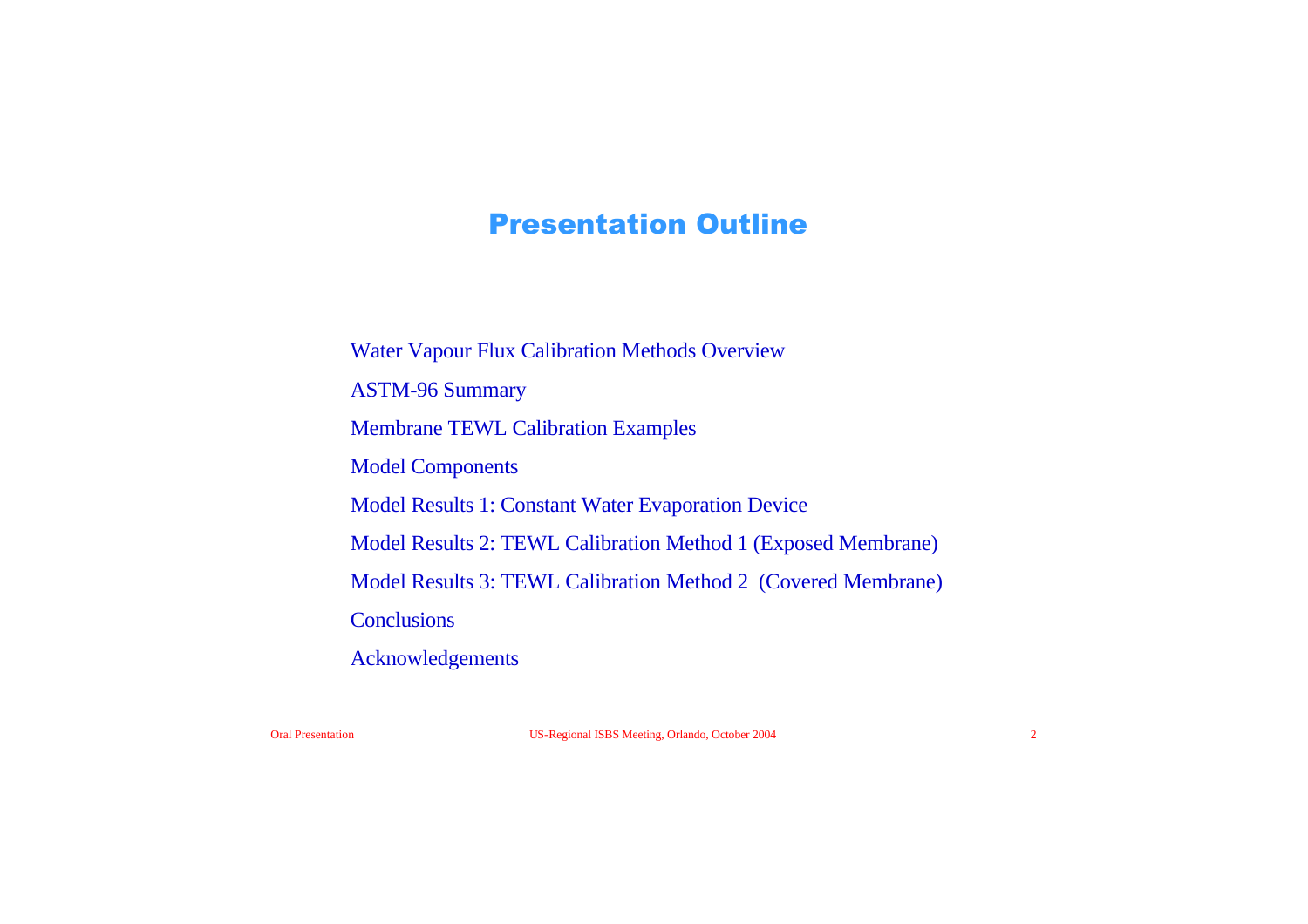# Water Vapour Flux Density Calibration Methods

#### 1. Membrane Methods

Widely used. Broadly based on the ASTM-96 standard.

#### 2. Water Droplet Method

New approach, adopted when we discovered fundamental problems with the Membrane Method.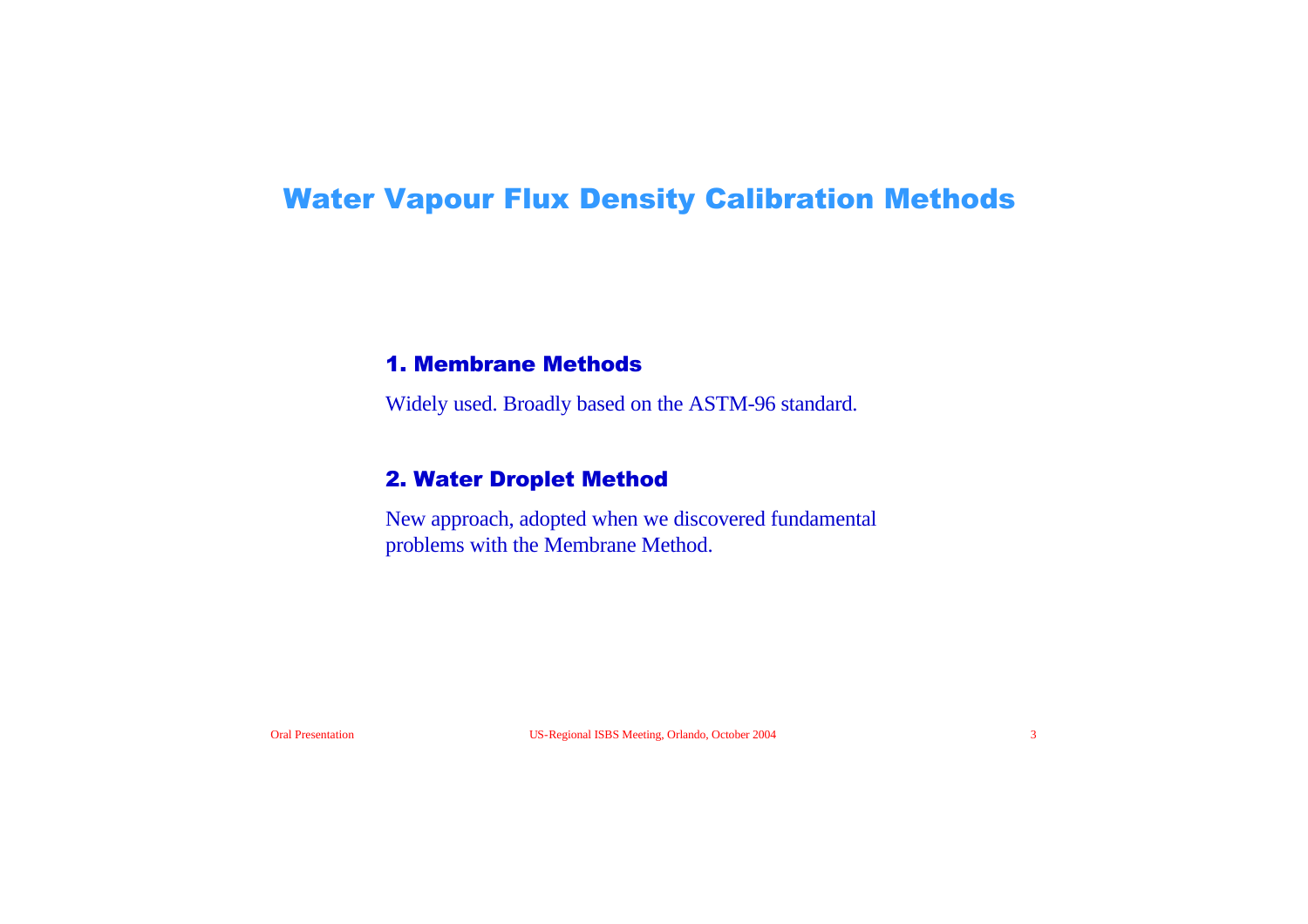# ASTM-96 Summary

# **Vapour Permeability Measurement**

#### $\le$  e.g. ASTM E96



Reproduced from:- *Understanding Water: The Physics of Moisture Dynamics*. J Straube, University of Waterloo, Canada.

NB:- ASTM-96 was developed for characterizing membranes, NOT for calibrating TEWL.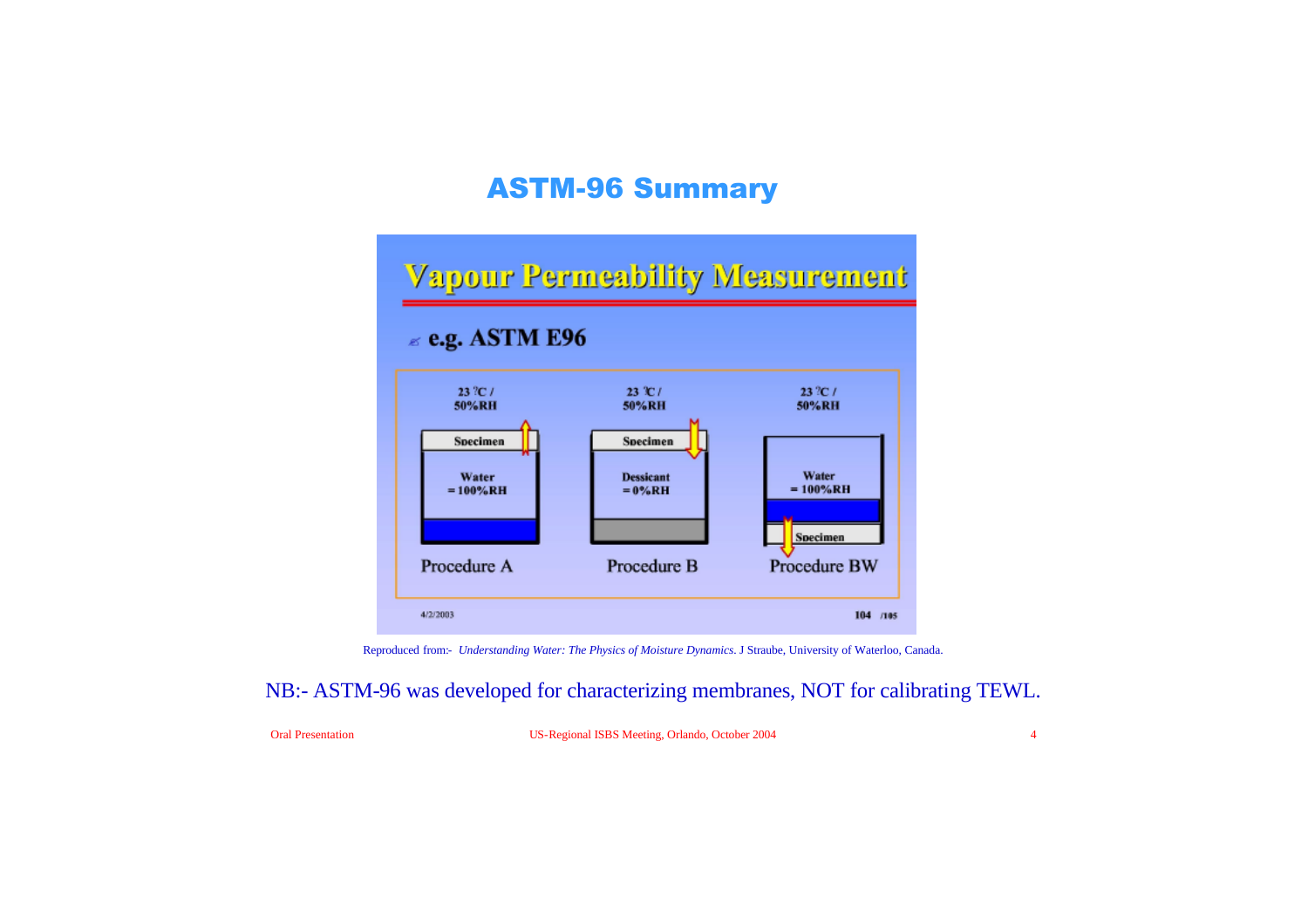# Membrane Method for TEWL Calibration





instrument, assuming  $J_H = J_G$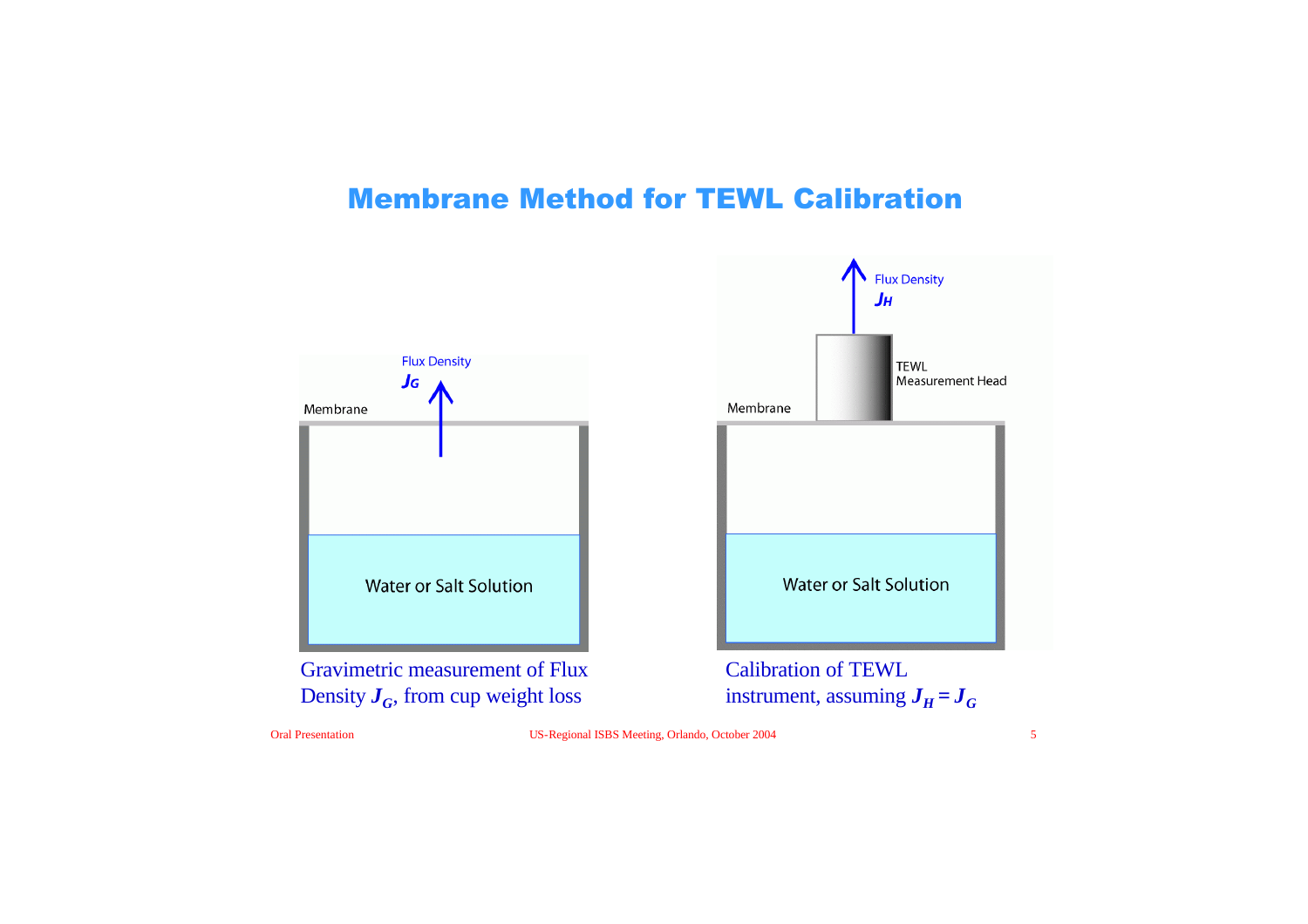# Membrane TEWL Calibration - Example 1

Flux calibrated from weight loss of saturated salt solution.

Reservoir covered by a permeable membrane.



#### Reproduced from:- *Measurement of Water Exchange through Skin*. G E Nilsson, Med Biol Comput, 15, 209-18, 1977.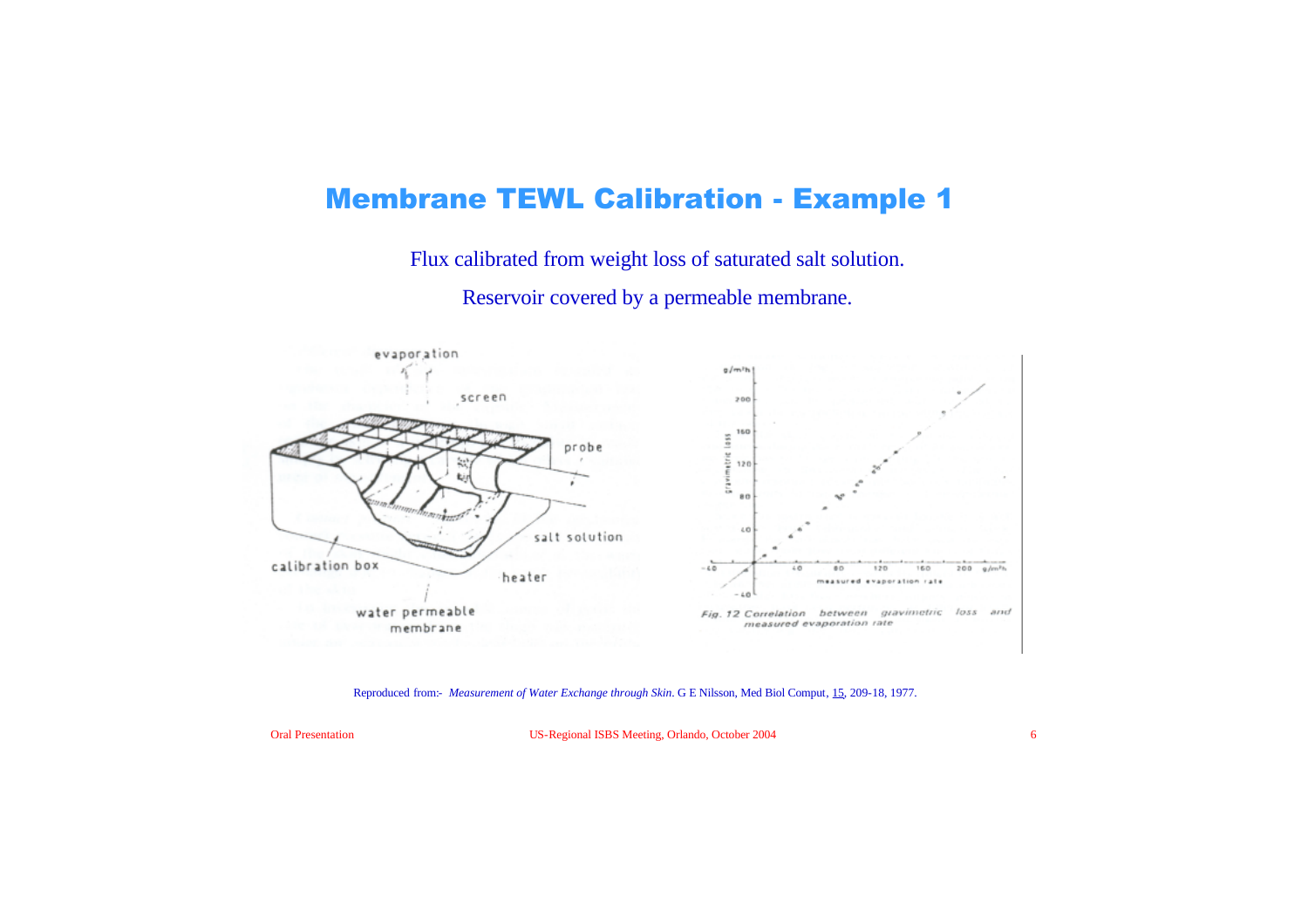#### Membrane TEWL Calibration - Example 2

Petri dish with Opsite membrane

Water temperatures 22-30 °C (up to 80 °C for linearity check)



Fig. 3. Evaporation rate using a closed chamber (.) and an open chamber (o) evaporimeter (DermaLab®, Cortex Technology, Hadsund, Denmark) vs water loss from the petri dish per unit surface area and time.

Reproduced from:- *A Closed Unventilated Chamber for the Measurement of Transepidermal Water Loss.* J Nuutinen, E Alanen, P Autio, M-R Lahtinen, I Harvima & T Lahtinen, Skin Res & Technol, 9, 85-9, 2003.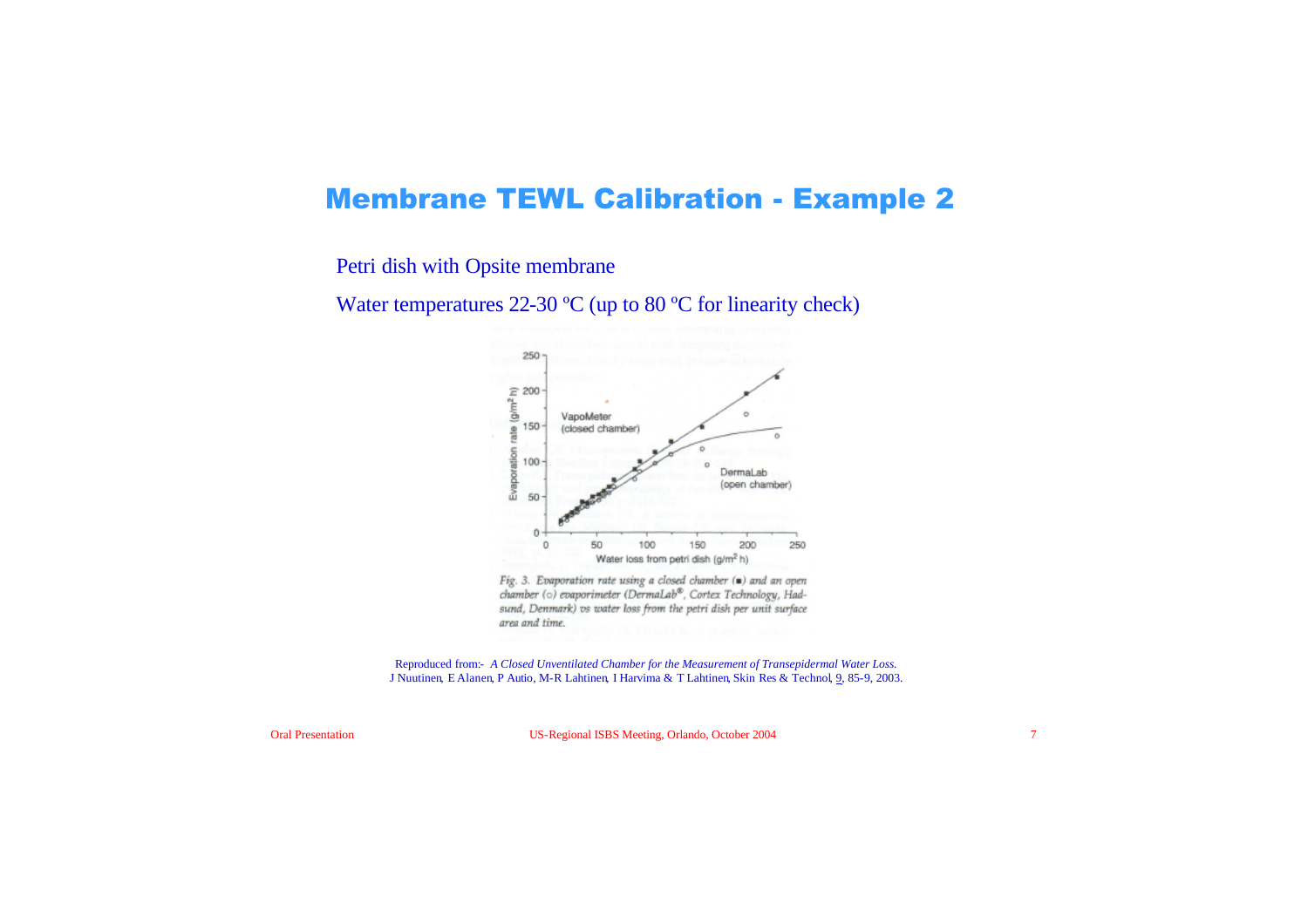### Membrane TEWL Calibration Model 1. Closed Cup Vapour/Liquid Equilibrium

Consider a closed cup containing some water:-

For equilibrium, the temperature is uniform everywhere.

For equilibrium, the Relative Humidity (**RH**) of the enclosed air is 100%.

The model uses Vapour Density (Absolute Humidity, Vapour Concentration).

| Lid<br>$RH = 100 %$ |
|---------------------|
| Water               |

#### **Note:-**

Even in equilibrium at 100% RH, liquid water is **much more dense** than water vapour. Eg at 22ºC:-

Water Vapour Density  $\rho_V \sim 0.02 \text{ kg/m}^3$ Liquid Water Density  $\rho_L \sim 1000 \text{ kg/m}^3$ 

$$
\therefore \frac{\mathbf{r}_V}{\mathbf{r}_L} \approx \frac{1}{50000}
$$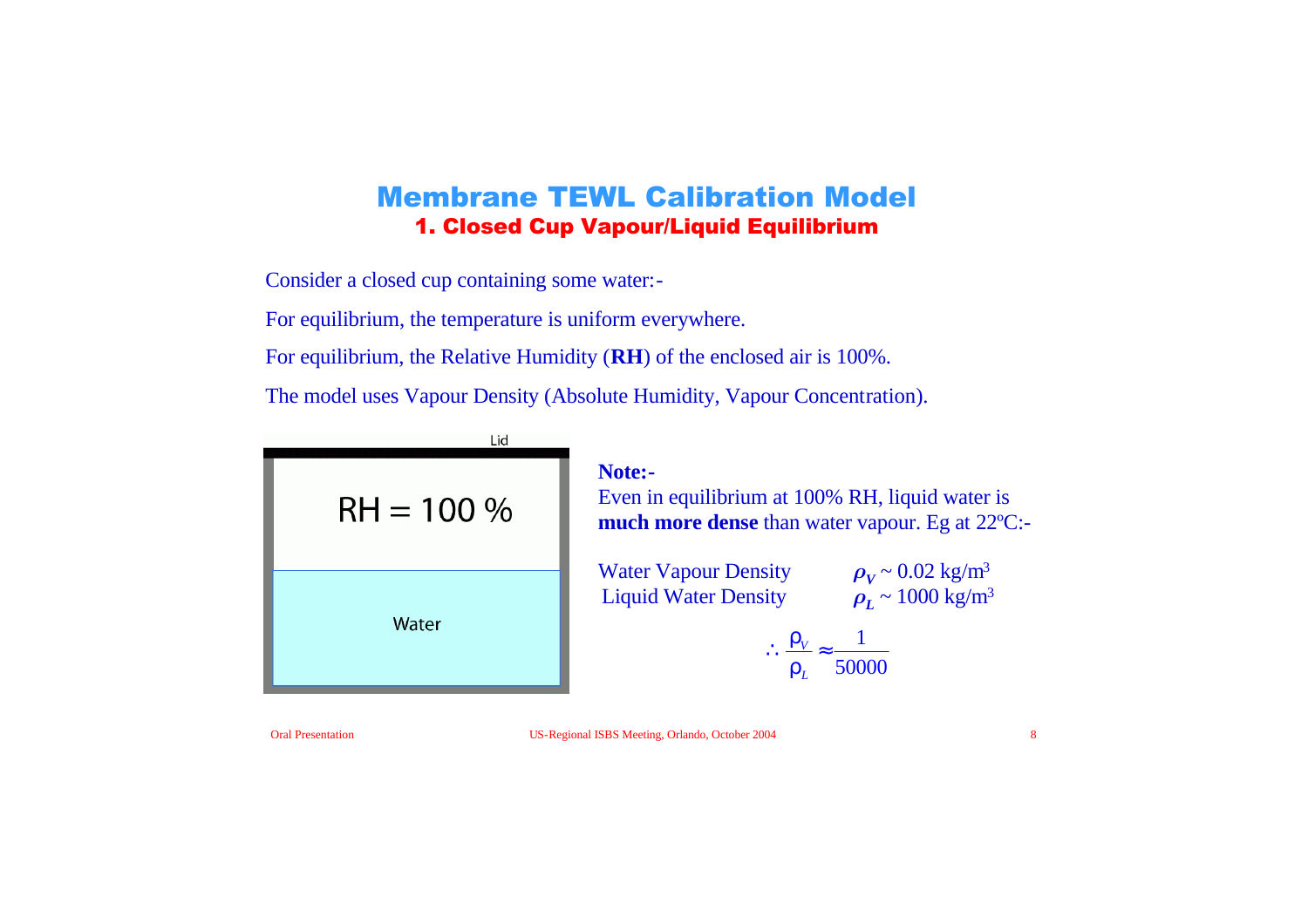#### Membrane TEWL Calibration Model 2. Leaky Cup Vapour/Liquid Steady-state

With a permeable lid, there is a flux of water vapour escaping into the ambient air. You no longer have equilibrium, but there can be a steady-state solution, where the flux *J* is constant. The RH at the water surface is still 100%, but the humidity falls off towards ambient RH as you move up and away from the water surface.

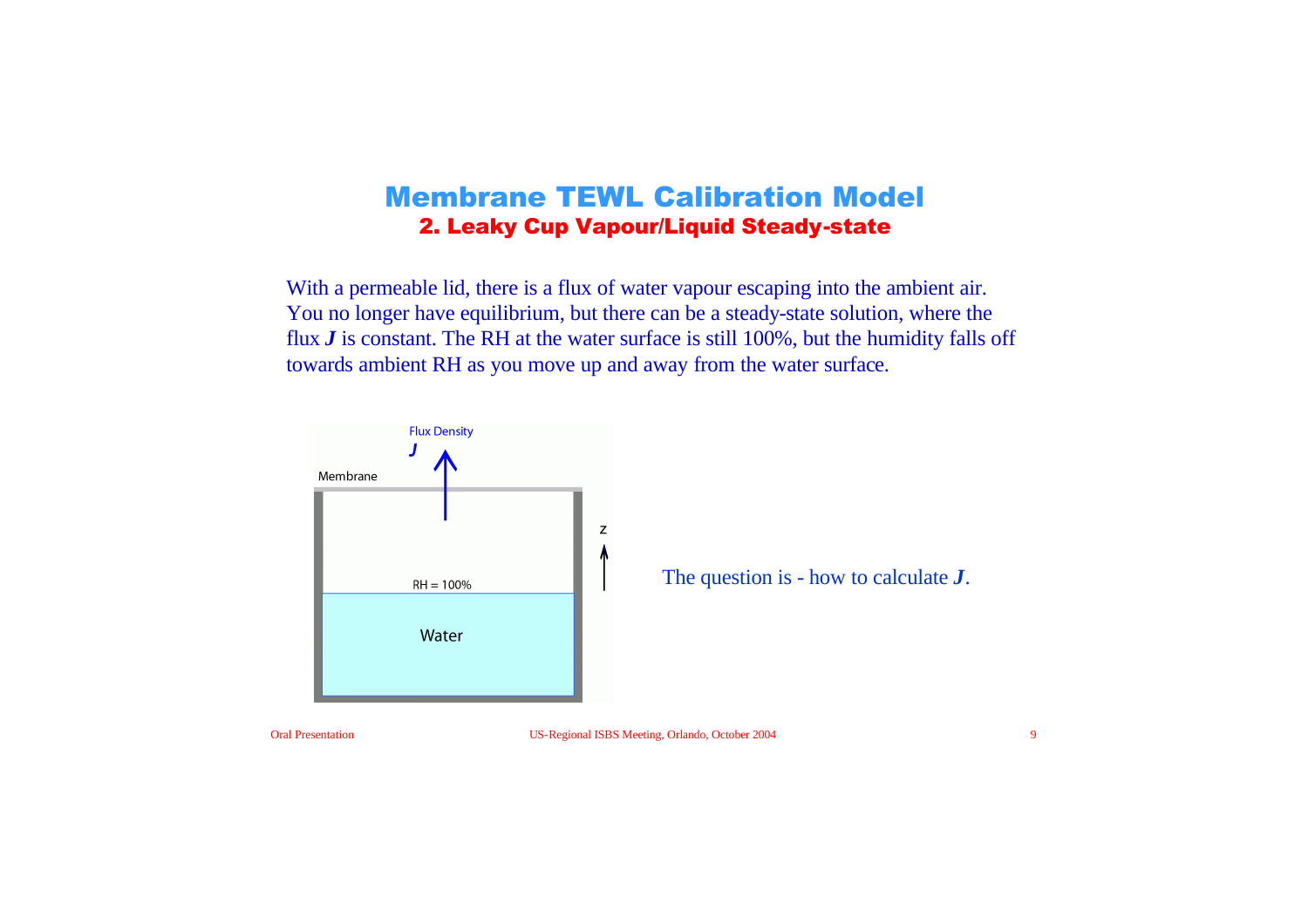### Membrane TEWL Calibration Model 3. Flux Calculation for Leaky Cup



Divide the system into three regions:-

Region 1 (Below the Membrane) Diffusion in air, ie Fick's law.

Region 2 (Within the Membrane) Diffusion within the membrane, ie Fick's law.

Region 3 (Above the Membrane) Forced convection. Fick's law within boundary layer.

Join the regions using mass conservation.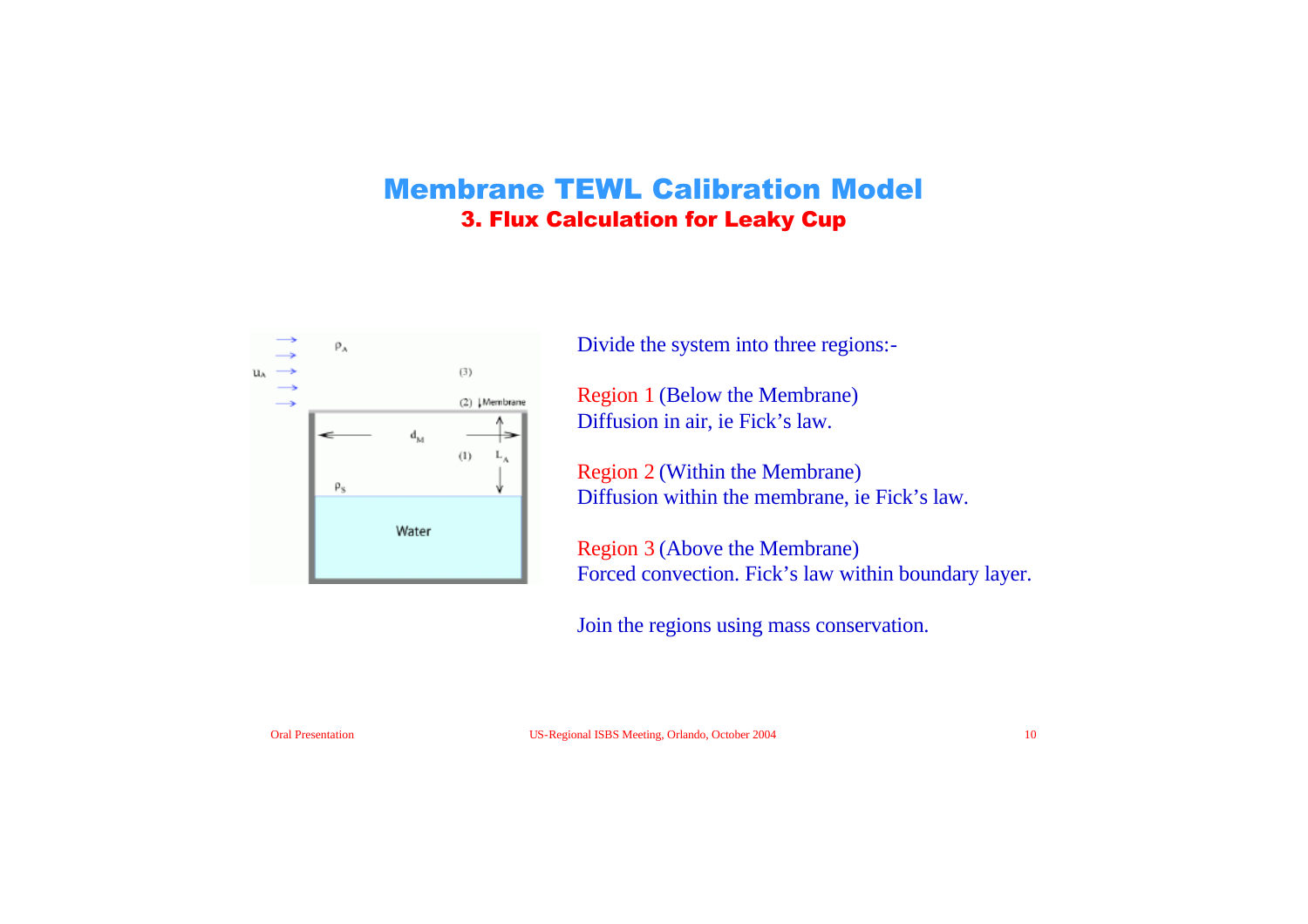#### Membrane TEWL Calibration Model 4. Fick meets Ohm - the Electrical Analogy

Fick's law can be re-cast as follows:-

|                           | $I = J A = -A D_{VA} \frac{\partial \mathbf{r}}{\partial z}$ = $-A D_{VA} \frac{\Delta \mathbf{r}}{\Delta z}$ = $-\frac{\Delta \mathbf{r}}{R}$ |  |
|---------------------------|------------------------------------------------------------------------------------------------------------------------------------------------|--|
| where $I = JA$            | is the Flux                                                                                                                                    |  |
| $\boldsymbol{A}$          | is the cross-sectional Area                                                                                                                    |  |
| $D_{VA}$                  | is the Mass Diffusion Coefficient                                                                                                              |  |
| $R = D_{Z} \times D_{VA}$ | is the Diffusion Resistance                                                                                                                    |  |

Then, by analogy (see Wheldon & Monteith<sup>1</sup>, for example):-

- *I* is analogous to **electrical current**
- *Dr* is analogous to **potential difference**
- *R* is analogous to **electrical resistance**

The analogy is useful, because you can use circuit theory to simplify the solution of complex problems.

Oral Presentation US-Regional ISBS Meeting, Orlando, October 2004 11

<sup>1</sup> A E Wheldon & J L Monteith, *Performance of a Skin Evaporimeter*, Med Biol Comput, 18, 201-5, 1980.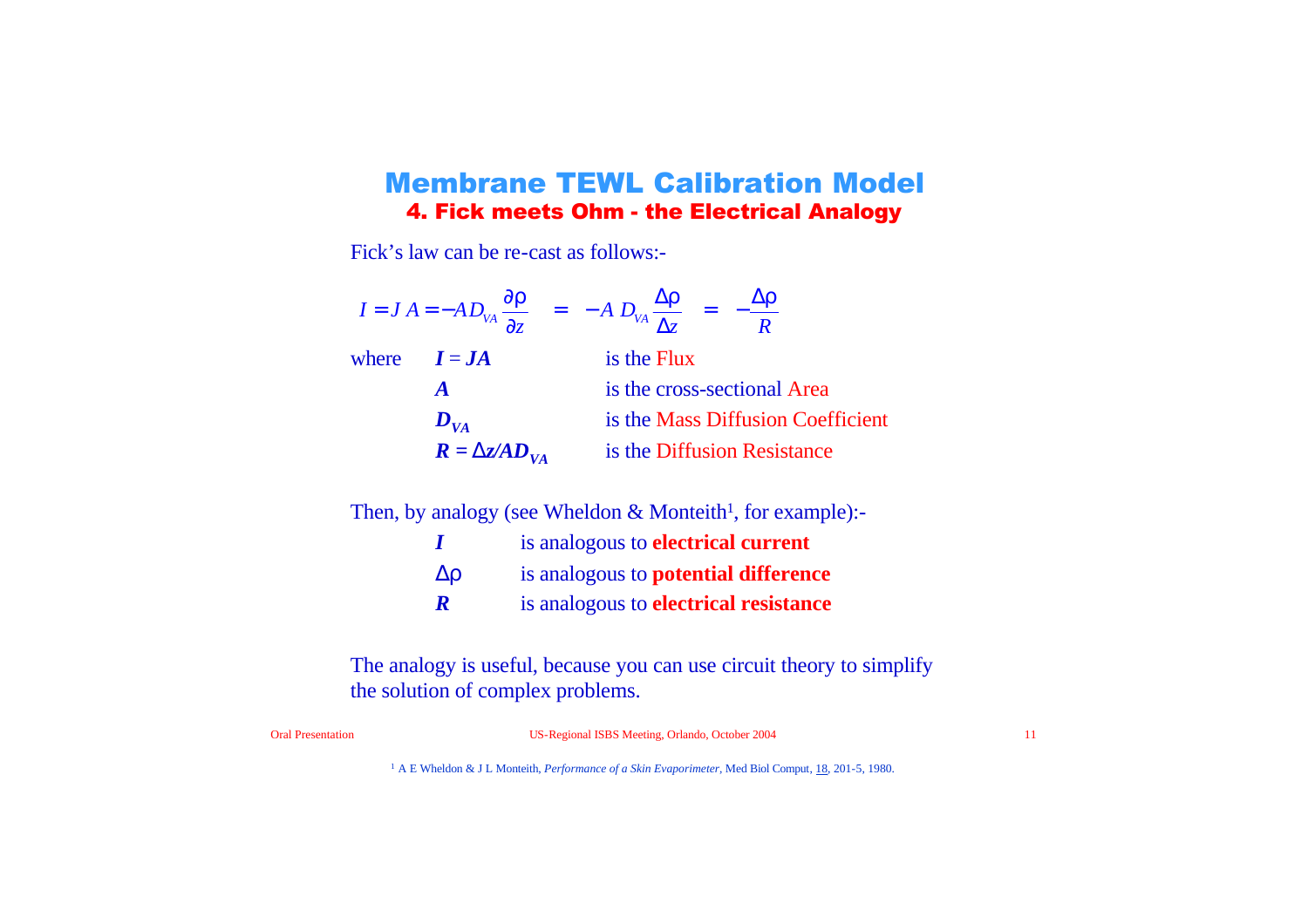# Membrane TEWL Calibration Model 5. Electrical Equivalent of Leaky Cup

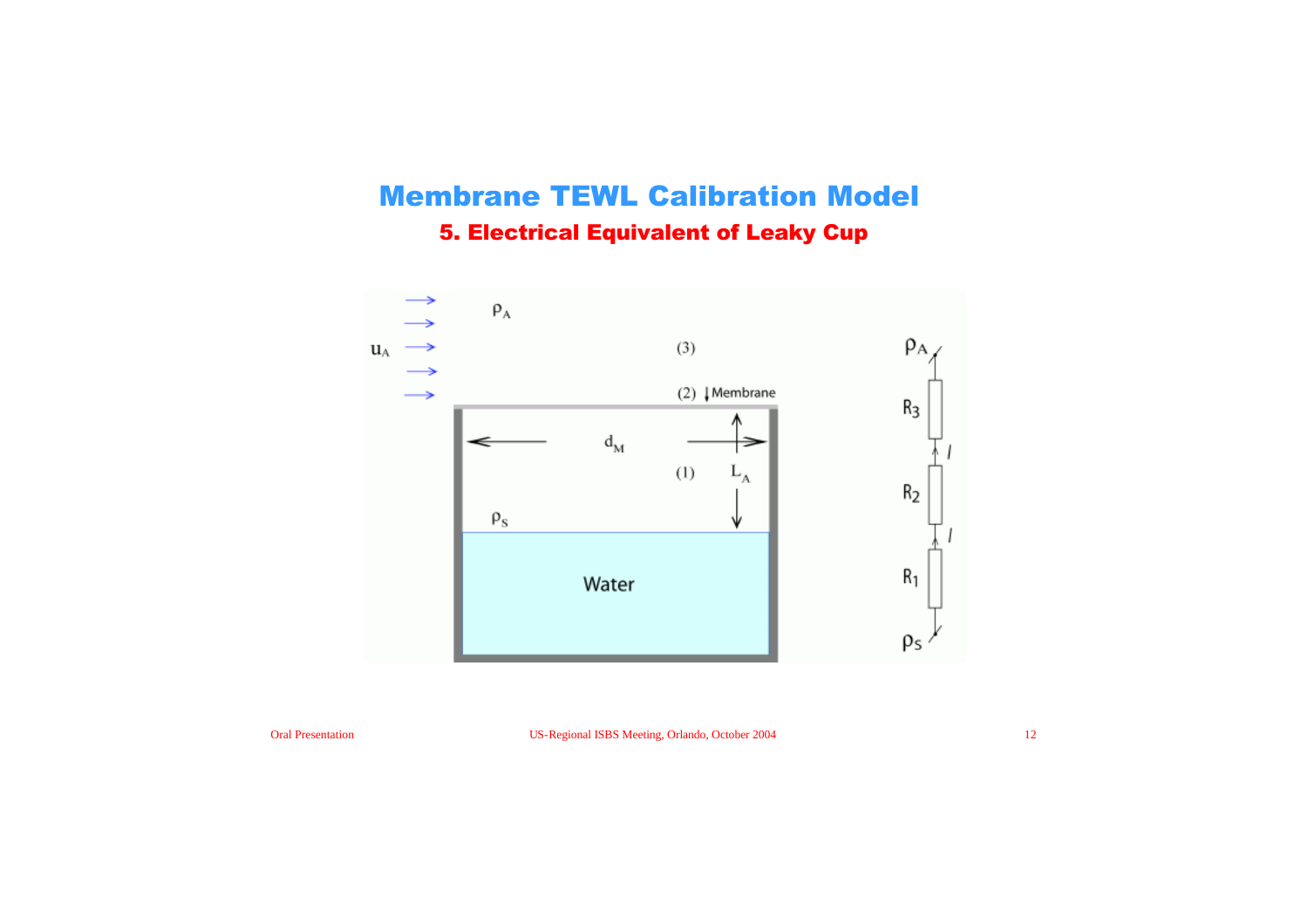# Membrane TEWL Calibration Model 6. Model Parameters

| Ambient temperature:-            | $21 \text{ °C}$  |
|----------------------------------|------------------|
| <b>Ambient RH</b>                | 50 %             |
| Membrane diameter                | $100 \text{ mm}$ |
| Membrane-liquid separation 25 mm |                  |

| Ambient air movement                              | $0.02 - 0.3$ ms <sup>-1</sup> |
|---------------------------------------------------|-------------------------------|
| $\therefore$ Ambient boundary layer 13.4 - 3.6 mm |                               |

NB:- These conditions are compatible with ASTM-96.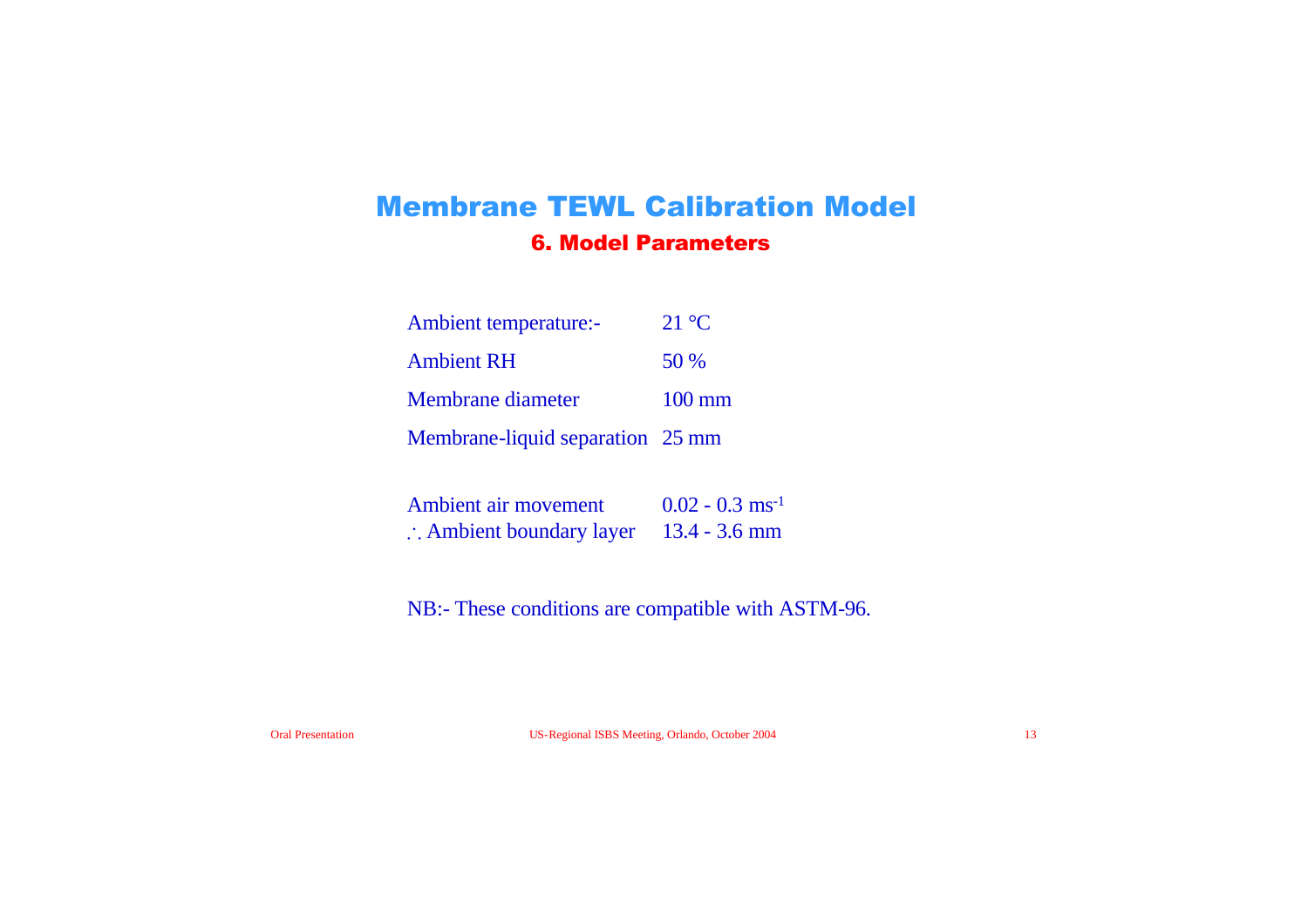### Membrane TEWL Calibration Model Result 1:- Flux Uncertainty caused by Ambient Air Movement



Note:-

1. The uncertainty is small for the low flux levels envisaged in ASTM-96.

2. The uncertainty is significant for the flux levels appropriate for TEWL calibration.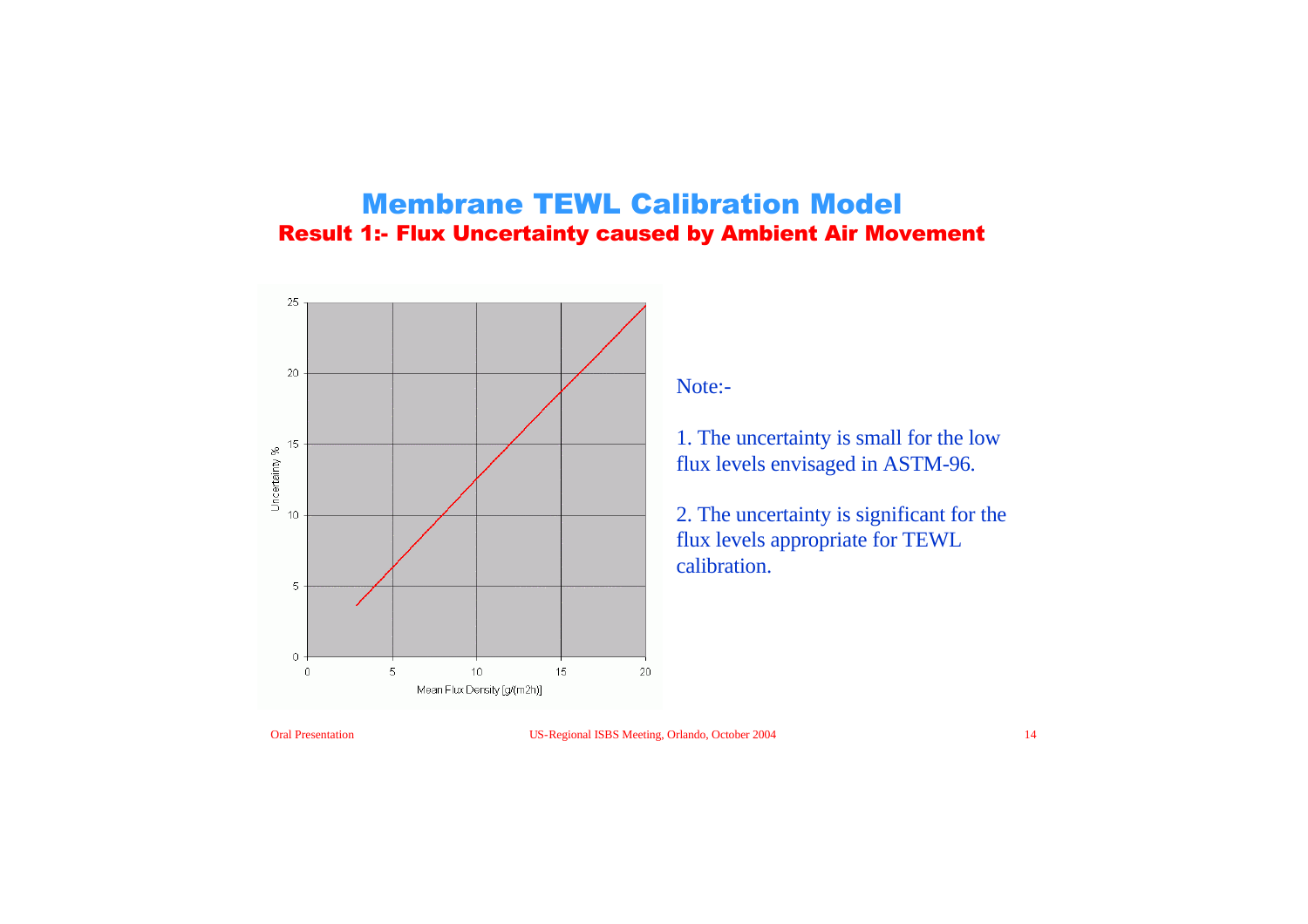# Membrane TEWL Calibration Model Numerical Example:- Diffusion resistances at *J* = 10 gm-2h-1



The trouble is that all three resistances are significant.

For constant flux, you need  $(R_1 + R_2) >> R_3$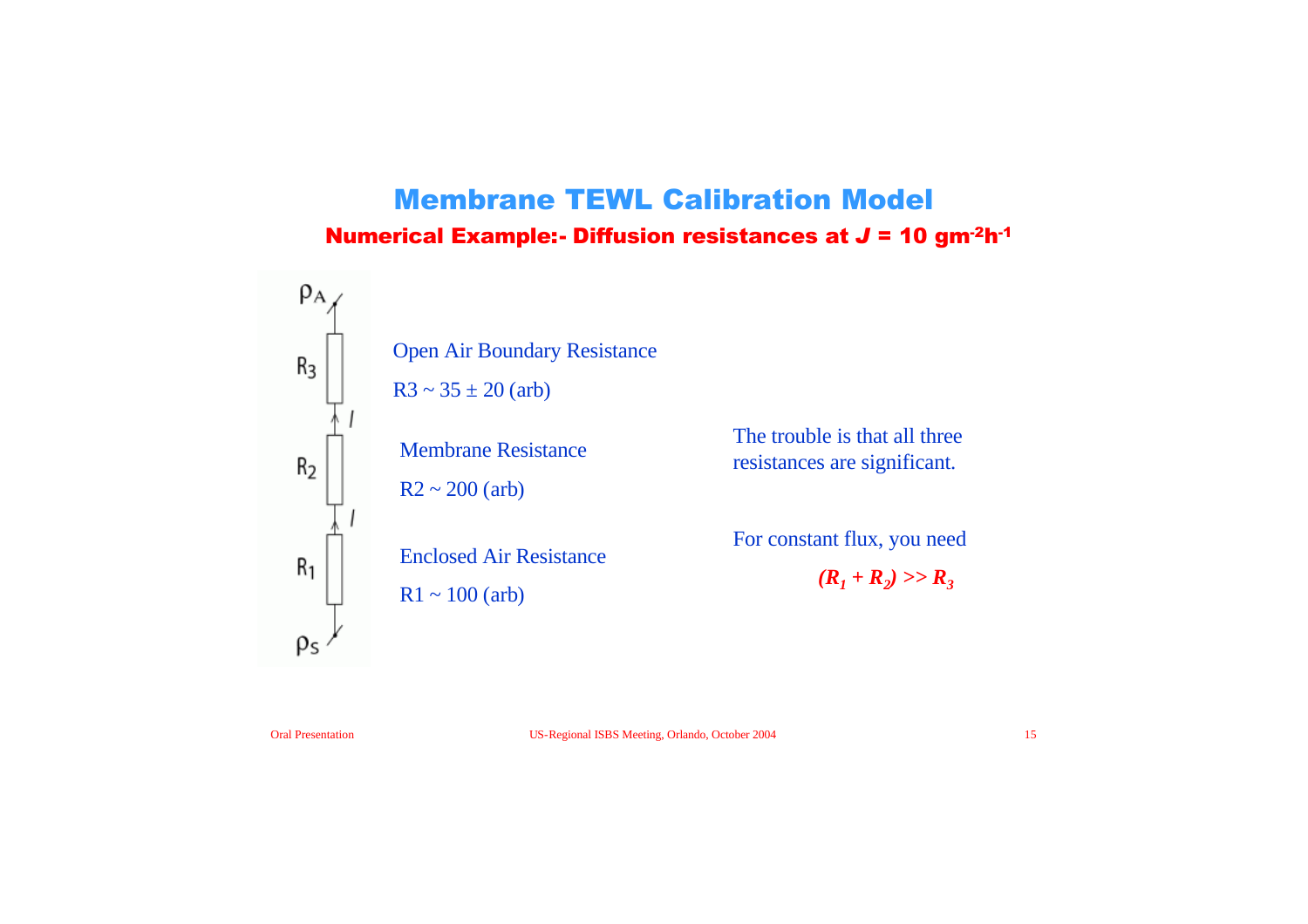# Constant Water Evaporation Device

#### Petri dish with Opsite membrane



Fig. 6. The constant water evaporation device. See the Section. "Intra- and inter-instumental variability" and Table 2.

Reproduced from:- *Guidelines for Transepidermal Water Loss (TEWL) Measurement*. J Pinnagoda, R ATupker, T Agner & J Serup, Contact Dermatitis, 22, 164-78, 1990.

This device cannot be relied upon to provide a constant flux for TEWL calibration.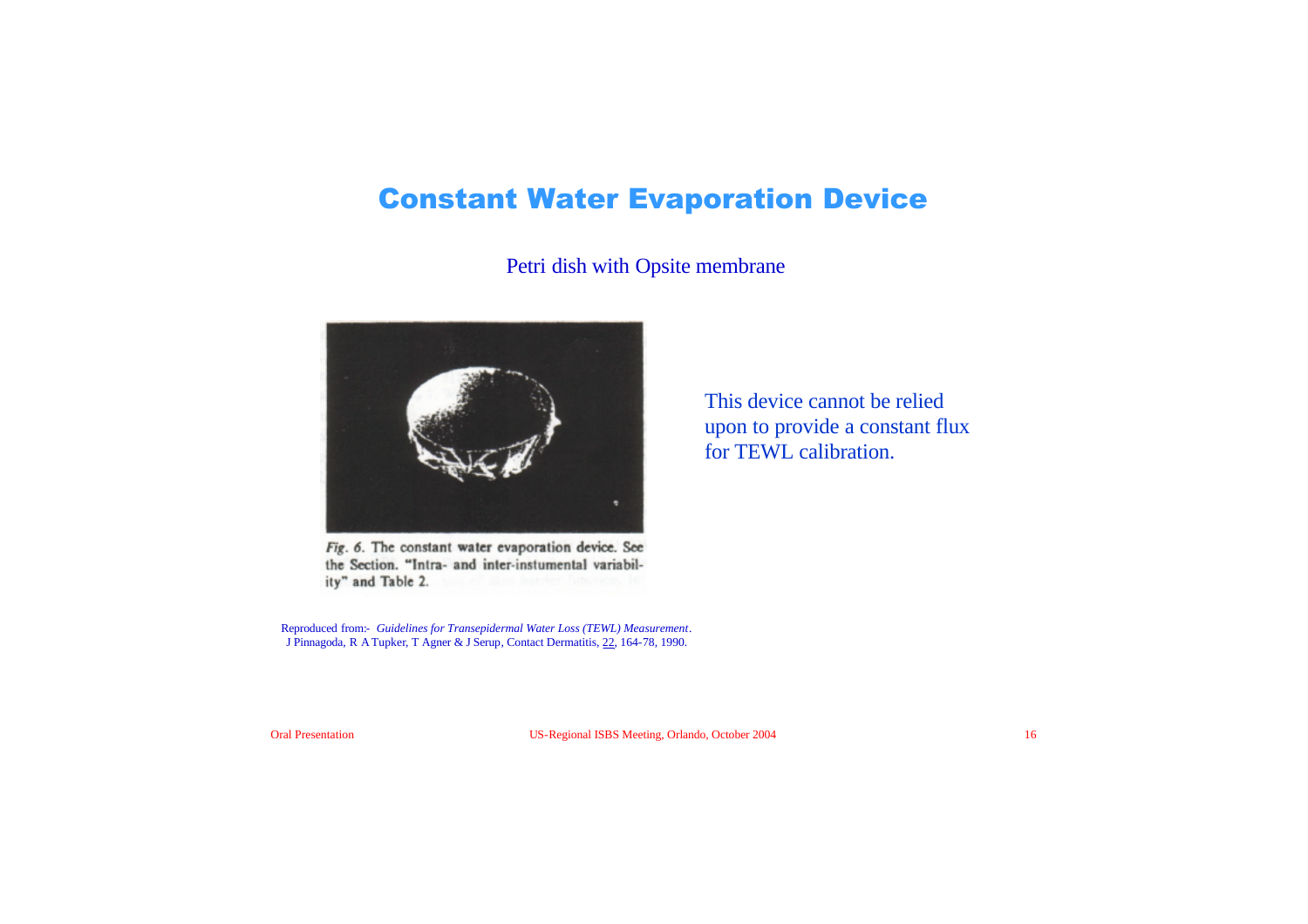#### Membrane TEWL Calibration Model Open-chamber Modelling

Cylinder length 20 mm

Cylinder diameter 10 mm

Notes:-

1. Wheldon  $&$  Monteith's open-chamber model<sup>1</sup> was used.

2. The effects from centrally placed sensors and foam pads have not been taken into account. These cause the diffusion resistance of the measurement head to increase.

3. The ambient and other conditions are as before.

<sup>1</sup> A E Wheldon & J L Monteith, *Performance of a Skin Evaporimeter*, Med Biol Comput, 18, 201-5, 1980.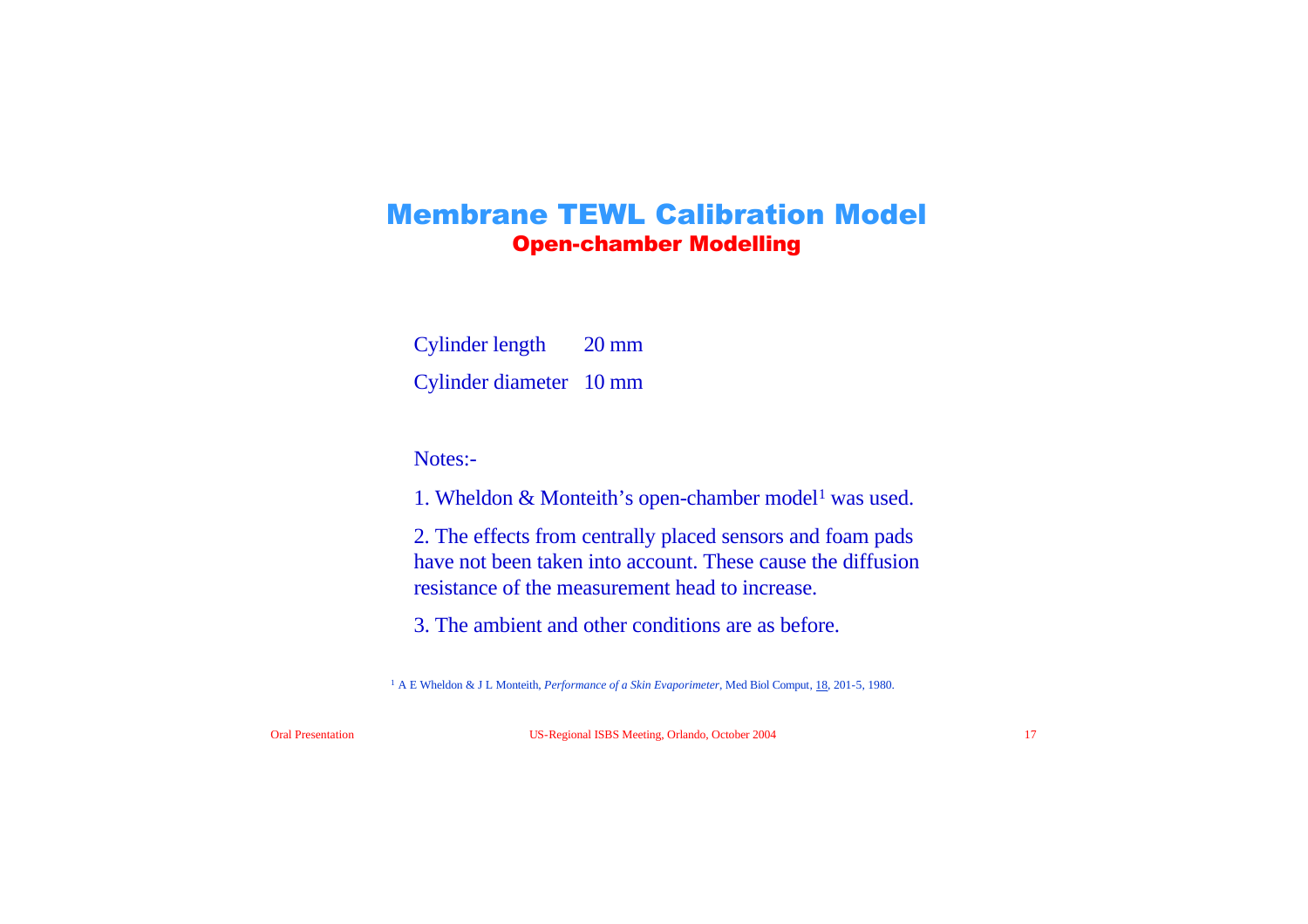#### Membrane TEWL Calibration Model Result 2:- TEWL Calibration Method 1 (Exposed Membrane)



You now have two additional regions:-

Region 4 (Membrane under Measurement Head) Diffusion within the membrane, ie Fick's law.

Region 5 (Measurement Head) Diffusion in air, ie Fick's law.

In general, the flux densities in the two branches will not be equal.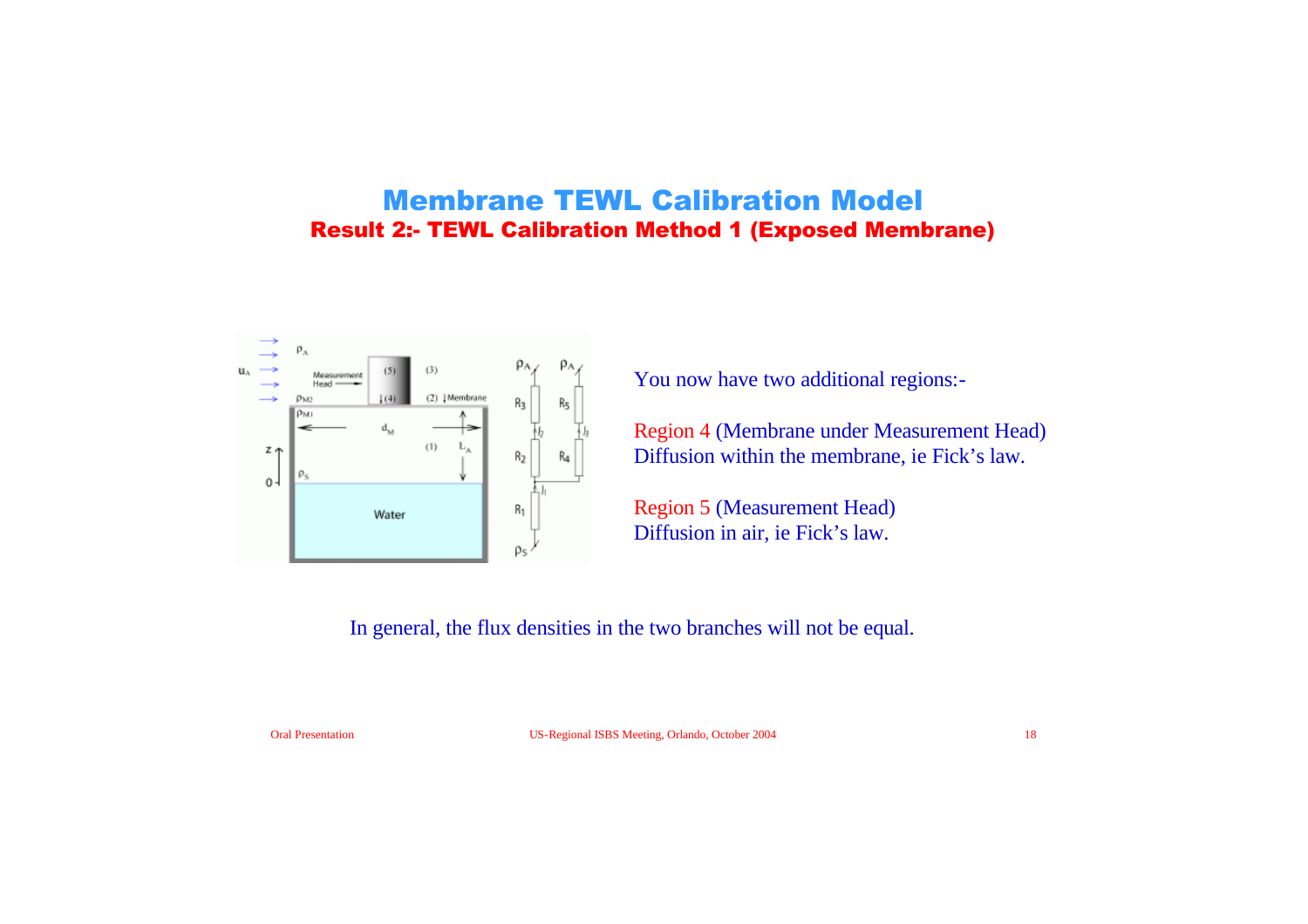#### Membrane TEWL Calibration Model Result 2:- Method 1 Calibration Error (Exposed Membrane)



Calibration Error calculated from:-

$$
\mathbf{e} = 100 \cdot \frac{J_G - J_H}{J_G}
$$

where

 $J<sub>G</sub>$  = Gravimetric Flux Density  $J_H$  = Measurement Head Flux Density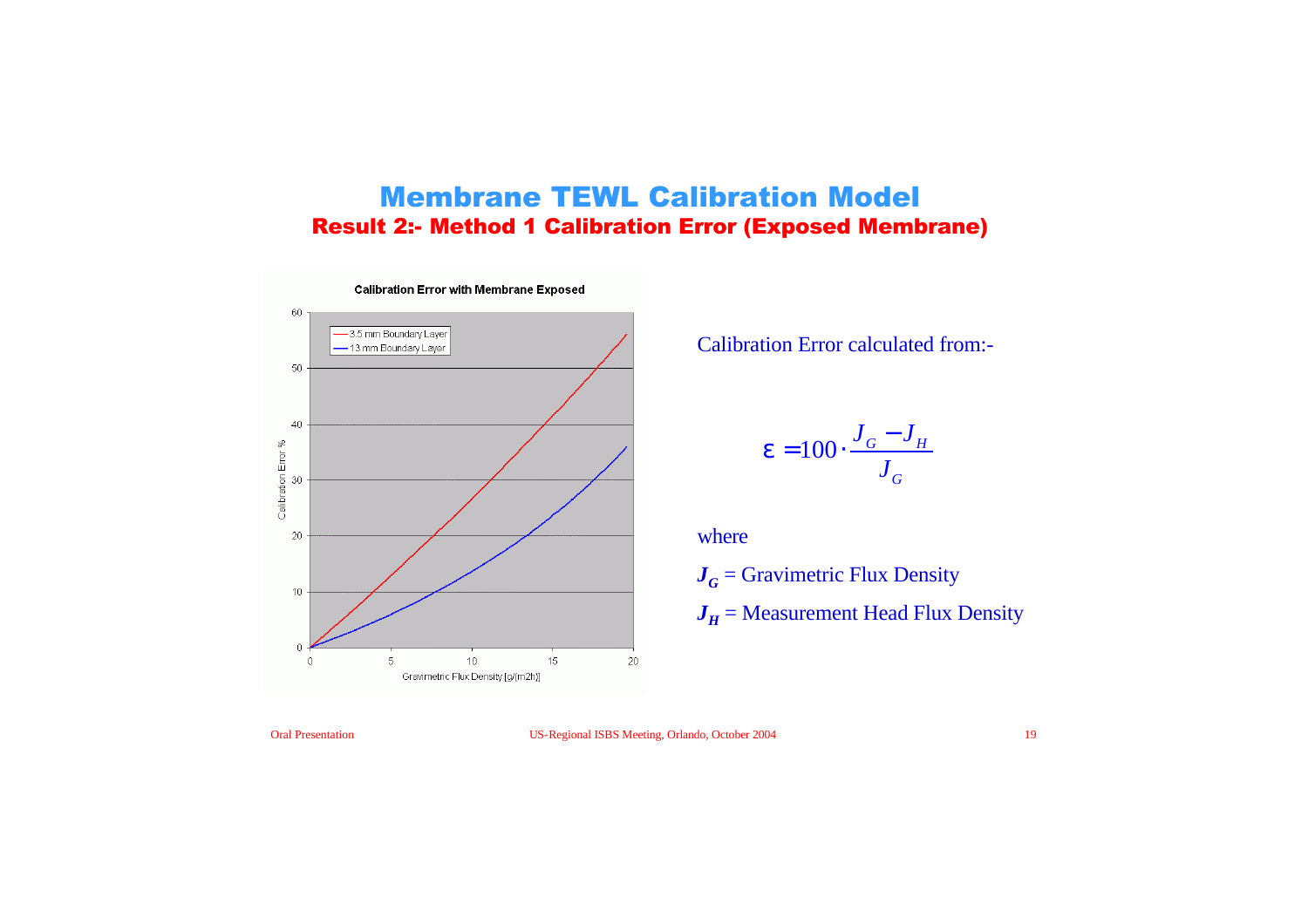#### Membrane TEWL Calibration Model Result 3:- TEWL Calibration Method 2 (Covered Membrane)



Gravimetric measurement of Flux Density from cup weight loss. You need a large membrane area for this. Calibration of TEWL instrument with the membrane outwith the measurement head covered.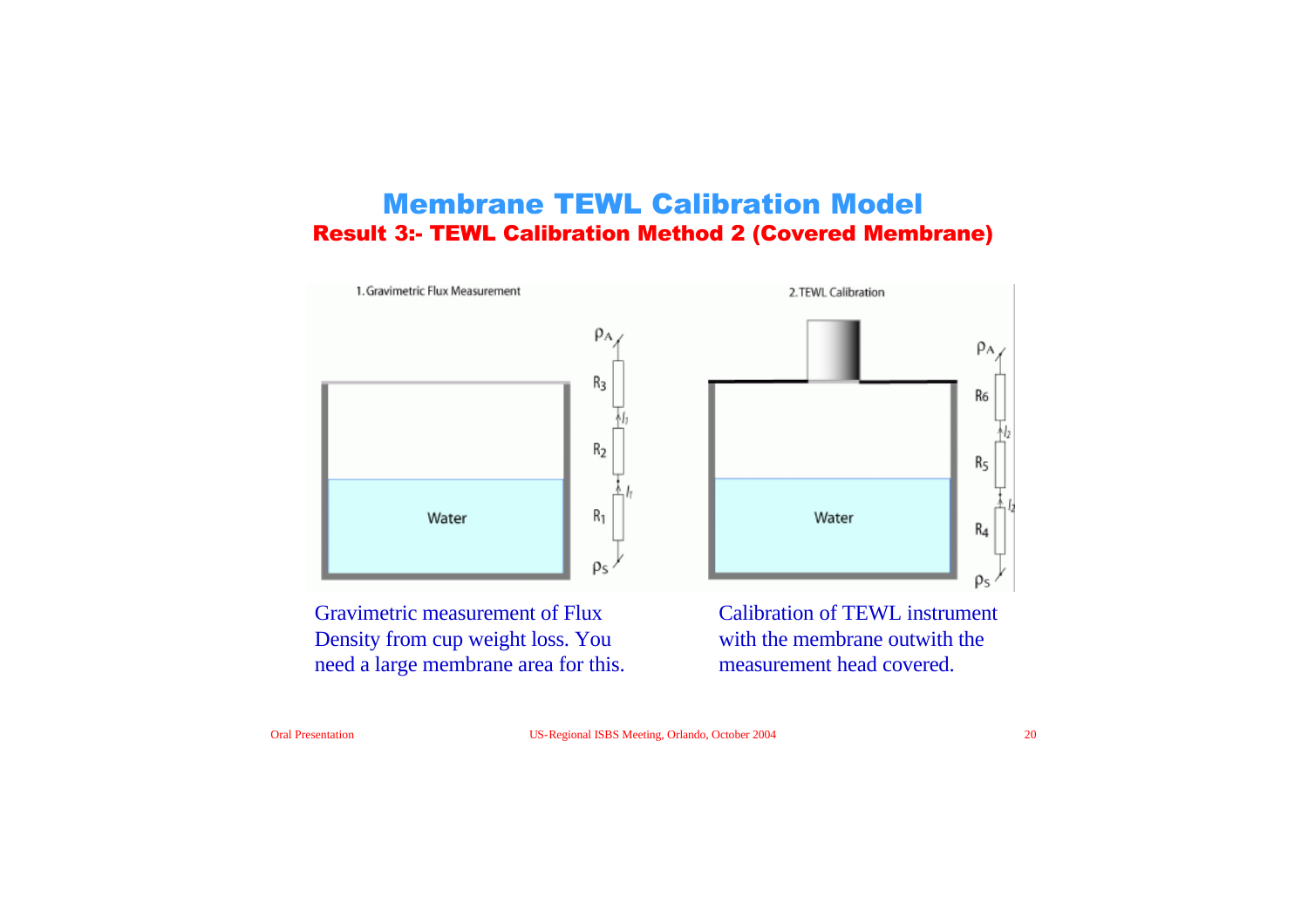### Membrane TEWL Calibration Model Result 3:- Method 1 Calibration Error (Covered Membrane)



Calibration Error calculated from:-

$$
\mathbf{e} = 100 \cdot \frac{J_G - J_H}{J_G}
$$

where

 $J<sub>G</sub>$  = Gravimetric Flux Density  $J_H$  = Measurement Head Flux Density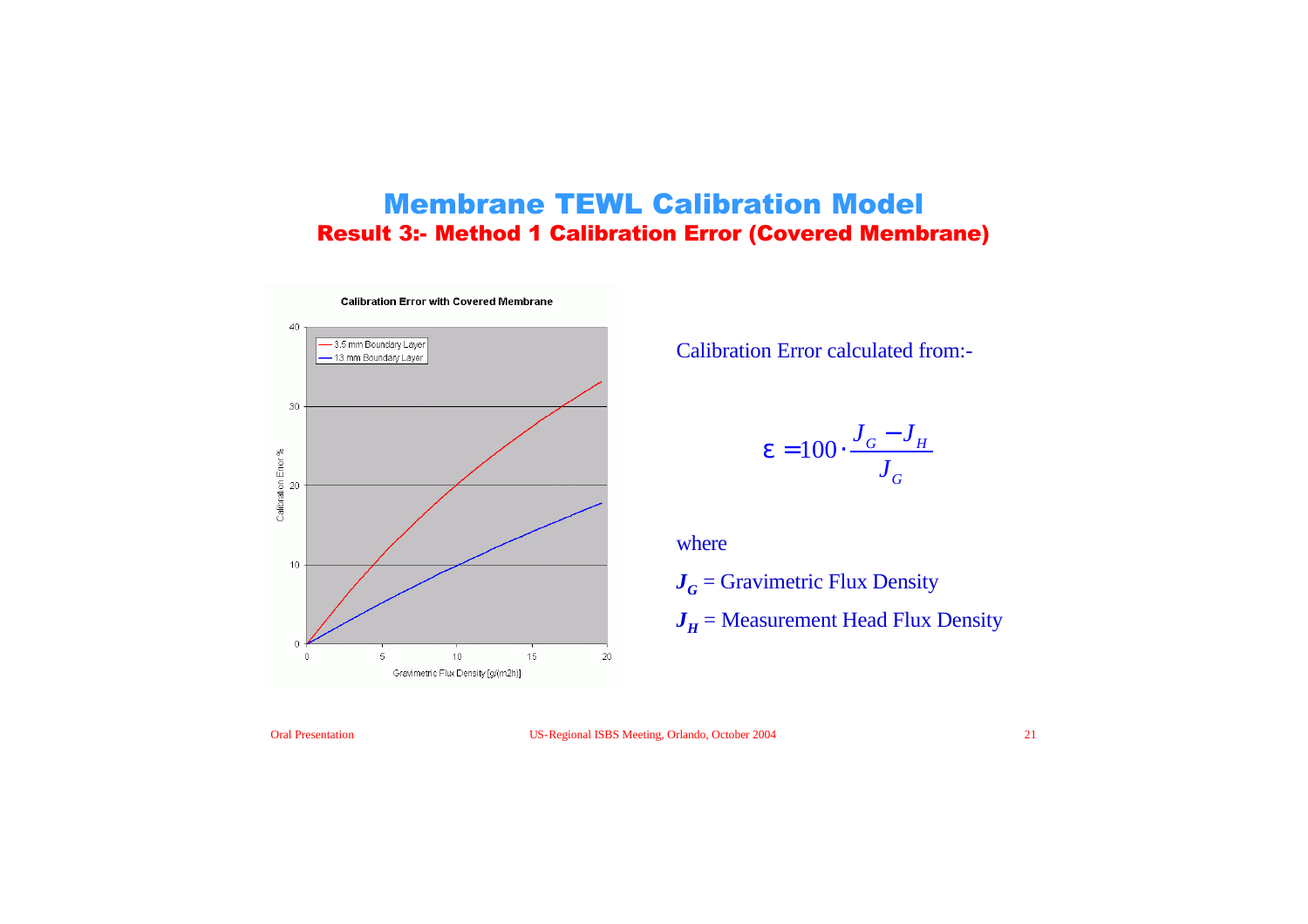# **Conclusions**

The Cup + Membrane system is NOT a constant flux device for TEWL Calibration.

Gravimetric flux density is NOT equal to Measurement Head flux density .

Therefore, ASTM-96 is NOT a good starting point for a reliable calibration.